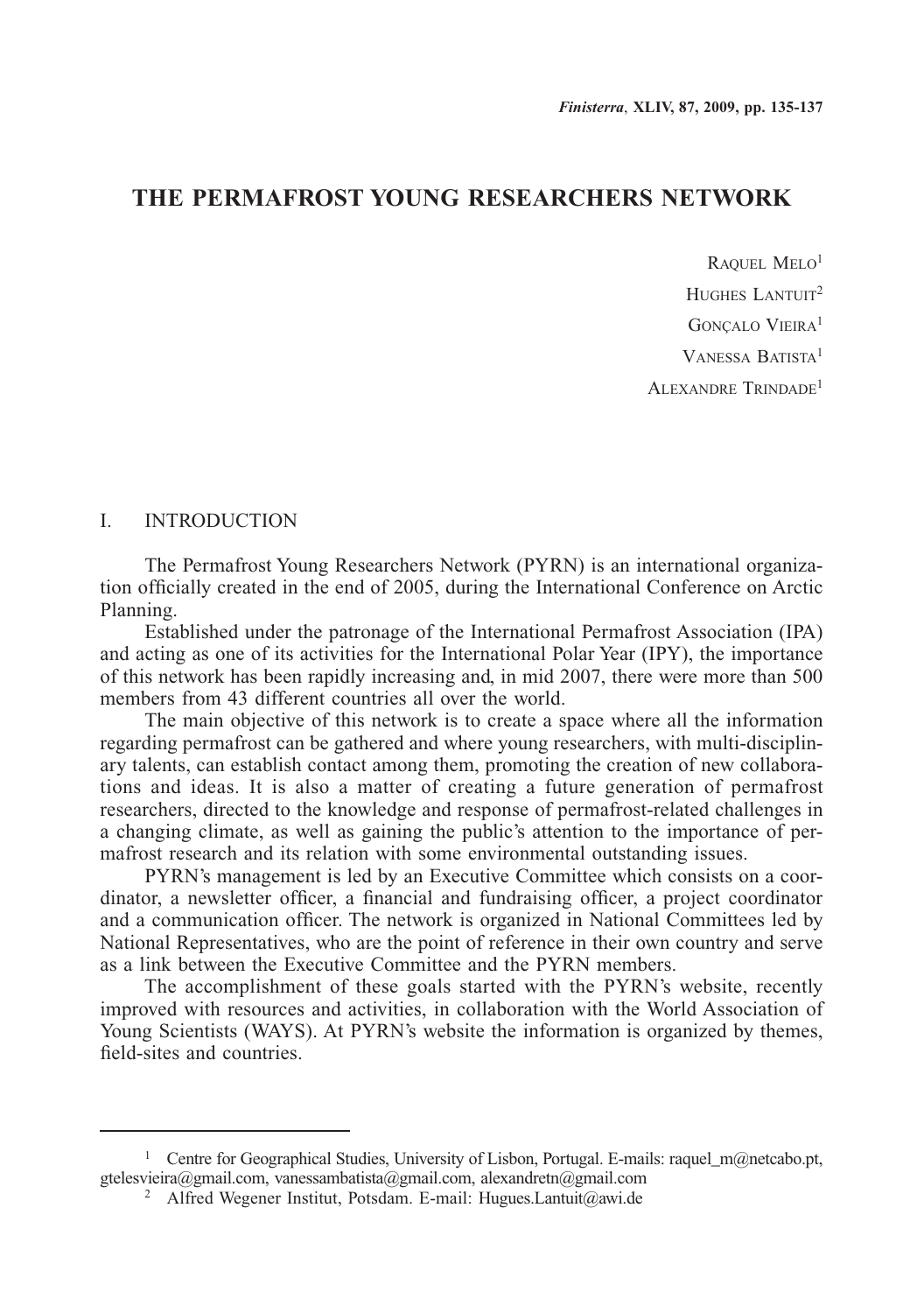## II. PYRN ACTIVITIES

There are several activities conducted by PYRN. The first one to be developed, connected to the network implementation, is the newsletter. This newsletter is monthly distributed to all PYRN members and it's an important source of information, reporting all the recent events in the field of permafrost, the upcoming conferences and deadlines, and the latest jobs positions and grants. That information can also be found at the website. The contribution of all National Representatives and PYRN members is extremely important to fulfill this newsletter, through its reports regarding events from their own countries. The newsletter officer is the responsible for the preparation, writing and mailing the reports. The website also provides a members listing. This list includes the information about each PYRN member, such as the name, the country, the institution and the research interests.

PYRN organizes every year the PYRN Award, which is granted to an outstanding presenter during permafrost conferences. The first annual "Outstanding Presentation Awards" occurred at the Asian Conference on Permafrost in Lanzhou, China (August 7-9, 2006) and it was sponsored by the IPA, the Climate and Cryosphere (CliC) programme and the International Quaternary Association (INQUA).

This competition drew applications from approximately two dozen young scientists from seven different countries and the three winners received each one a certificate and a \$200 cash prize. The review panel consisted of three eminent permafrost researchers who judged each of these competitors based on scientific merit and the quality of the presentation. The 2007 PYRN Awards were granted during the international conference "Cryogenic processes of polar regions" and were sponsored by IPA and District (Gubernskaya) Academy, one of the conference organizers. The review panel selected three winners through the same judgment procedures.

Other activity initiated and maintained by PYRN is an international bibliographical database named PYRN-Bib, which is also available online. The objective of PYRN-Bib is to generate a comprehensive database that includes all degree-earning thesis, coming from any country and any scientific field, as long as they are strongly related to research on permafrost or periglacial processes. The PYRN-Bib is regularly updated and has now more than 500 entries.

PYRN organizes workshops which intent to increase contacts between specialties within the permafrost science and to encourage transdisciplinarity at an early stage and also organizes executive meetings, every year, to coordinate the project and bring forward new leaders and new projects. The first meeting occurred at the Abisko Scientific Research Station, Sweden (22-24 of February, 2007), due the success of the first phase of the PYRN project.

The objective of this meeting, which gathers 11 National Representatives, was to review the PYRN process and set directions for the years to come.

From the 29 November until the 2 December in the Otto Schmidt Laboratory for Polar and Marine Sciences, at the Arctic and Antarctic Research Institute, in St. Petersburg, Russia, took place the IMPETUS 2007 – OSL-APECS-PYRN Training Workshop on Permafrost Research Methods. This workshop, an official event for the IPY, hosted 50 young researchers from 13 countries.

The principal purpose was to learn about the latest techniques and methods used in permafrost research and engineering and to discuss future plans to address climate change issues in permafrost areas. The presentations held during this workshop can be found in the PYRN's website.